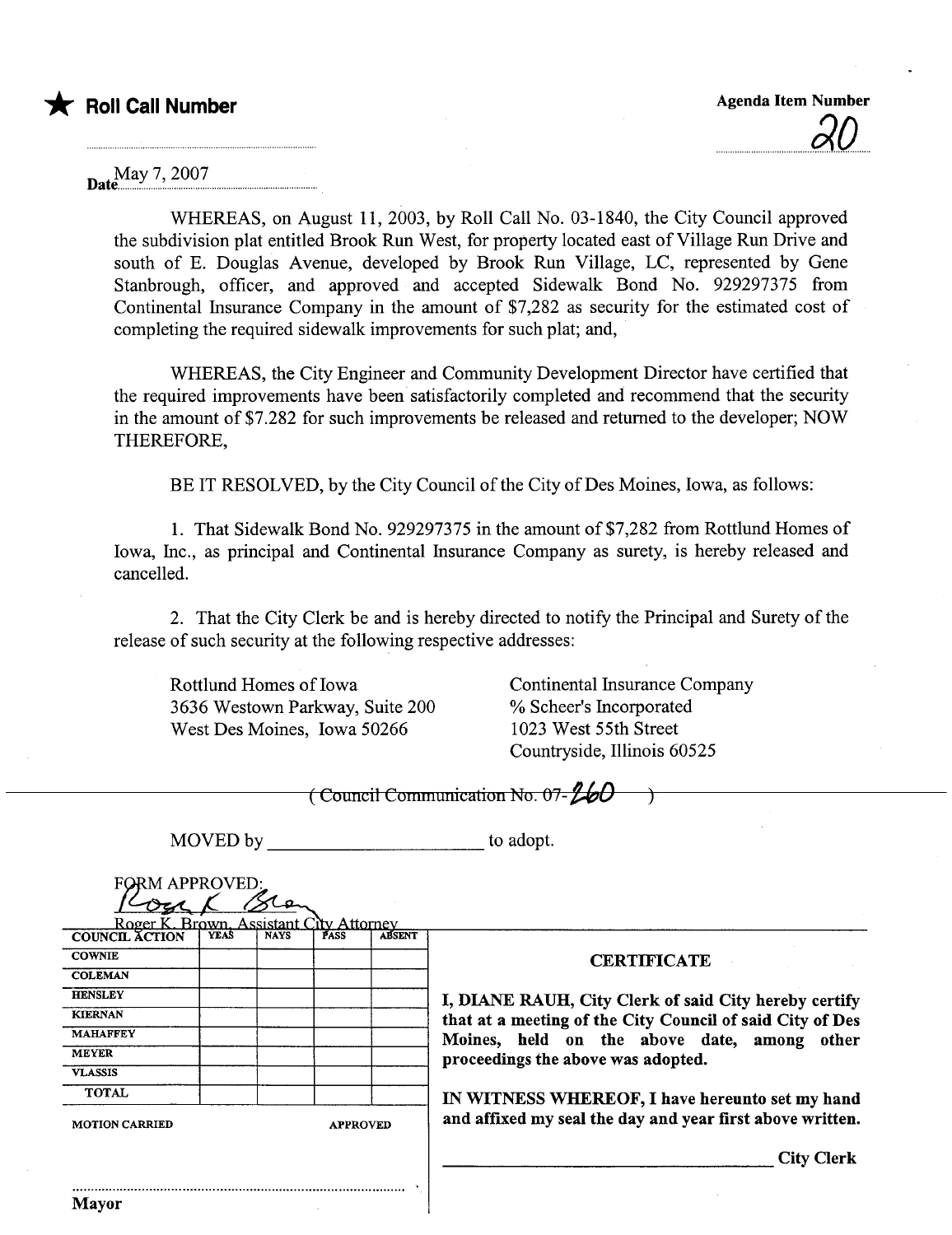## CERTIFICATE OF SATISFACTORY COMPLETION FOR BONDED SUBDIVISION IMPROVEMENTS

## BOND RELEASE FORM

No. 07-001

1. Subdivision Name: Brook Run West

2. Developer: Brook Run Vilage, LC, Gene Stanbrough, Principal

3. Bond No. 929297375 Company: The Continental Insurance Company

4. Amount \$ 7,282 Improvements Sidewalk

5. Council Approval of Bond Date: August 11, 2003 Roll Call: 03-1840

6. Improvements have been waived by the City of Des Moines Parks and Recreation Department.

|             | Constructed by Public       |          | Constructed Without Public<br><b>Improvement Contract</b> |           |         |
|-------------|-----------------------------|----------|-----------------------------------------------------------|-----------|---------|
|             | <b>Improvement Contract</b> |          |                                                           |           |         |
|             | Contract No.                | Council  | Inspected                                                 |           |         |
| Improvement | W.O. No.                    | Approval | Improvement                                               | Bv        | Date    |
|             |                             |          | Sidewalk                                                  | R Silvers | 1-09-07 |

CERTIFICATE I hereby certify that to the best of my knowledge the above improvements covered by Bond 929297375have been satisfactorily completed in accordance with Chapter 106 of the 2000 Municipal Code and I hereby recommend that the check for these improvements be released.

 $\frac{\sqrt{2}}{\frac{C}{C}}$  $\frac{O(-10-2007)}{200}$ 

I hereby certify that I have reviewed the recommendations of the City Engineer and hereby concui

Planning Director

<u>10 - 700 |</u>

Date

Assistant City Attorney Date

Council approval of Bond of Credit Release

FORM FLOWCHART

Eng. Dept. Initiate Form --+ (retain copy)

Planning Dept. Approve --+ (retain copy)

Legal Dept. Approve --+ Prepare RC

Roll Call Date

**City Council** Approve

City Clerk Add RC & Date Copy to Eng., Plan., & Developer

W.O. 0316-03-006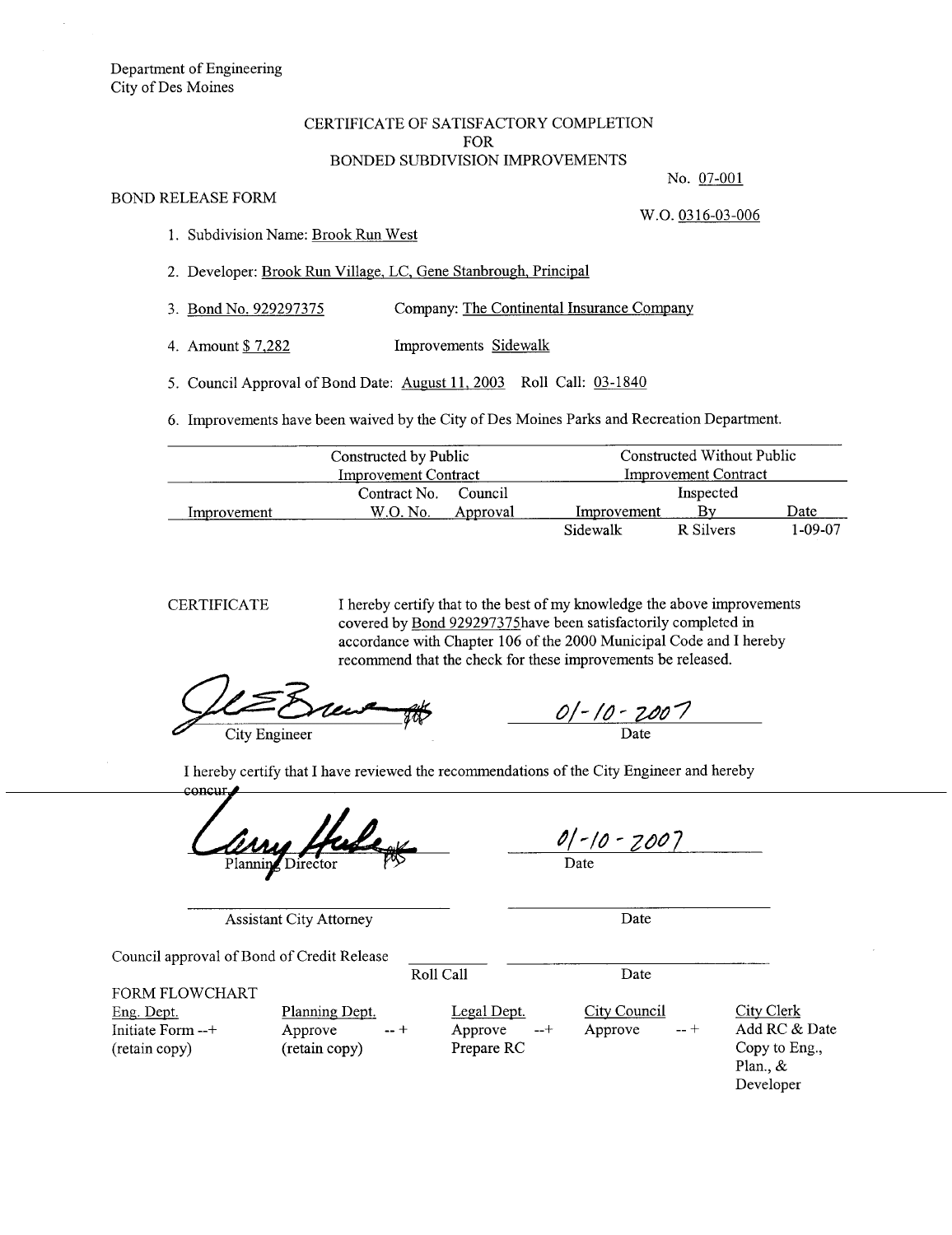$\partial v$ FINAL PLAT BROOKFUD WEST  $\equiv$  $\mathcal{F}$ DOUGLA  $\overline{\mu}$  $\frac{1}{2}C$